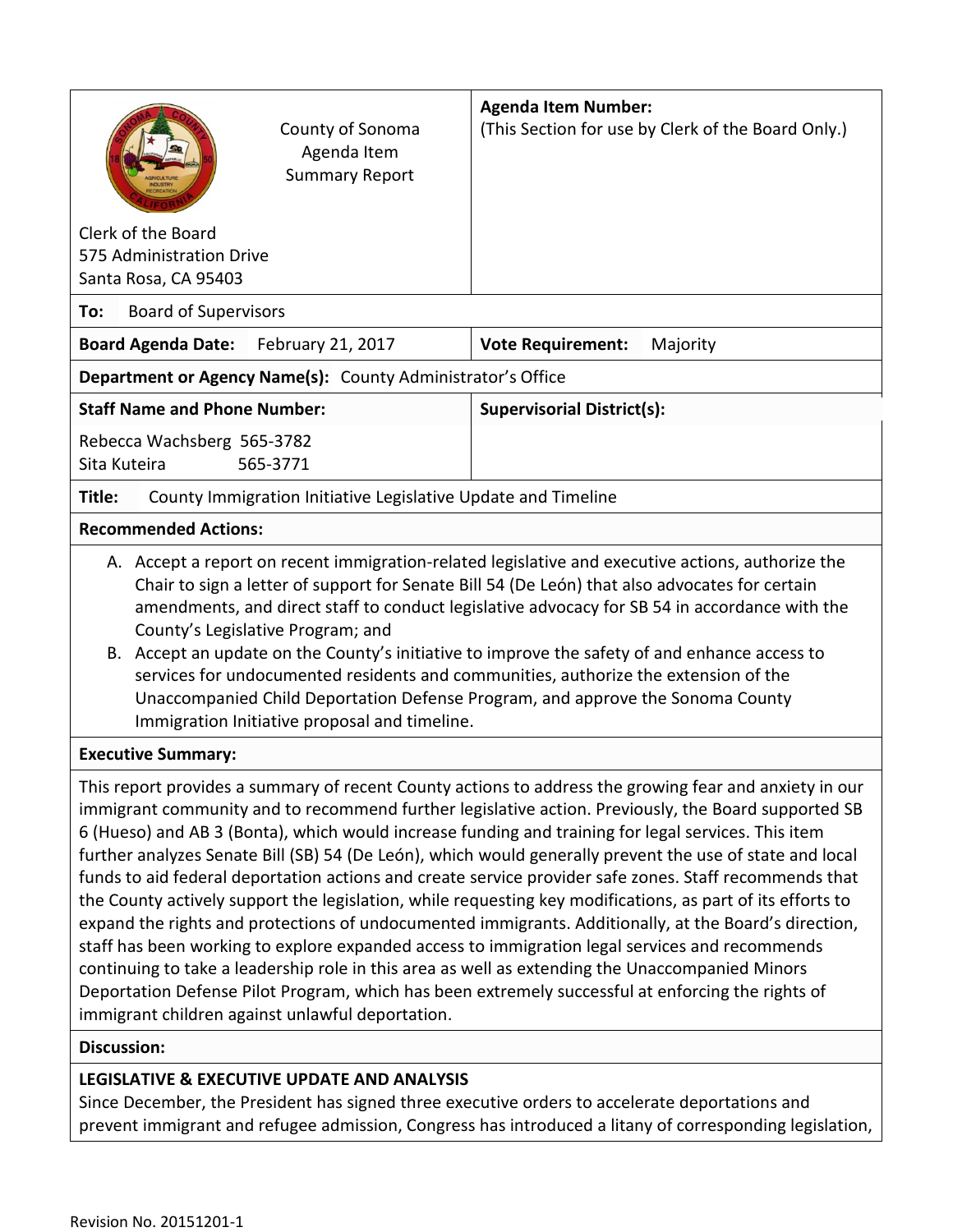the California legislature has introduced a series of bills to protect undocumented immigrants, California law enforcement agencies have begun implementing the TRUTH Act, and countless jurisdictions and community organizations have signed resolutions and petitions against the federal administration and in support of immigrant rights.

#### **Recent Changes to California Law**

In 2013, the California Legislature enacted the TRUST Act to limit cooperation with the United States Immigration and Customs Enforcement (ICE) in cases involving non-serious offenders. The most recent State law on immigration, the TRUTH Act, was signed by Governor Brown on September 28, 2016, and went into effect January 1, 2017. The TRUTH Act is intended to ensure greater transparency surrounding notification to ICE by local law enforcement, by requiring that individuals in local custody are informed of their rights and notified about ICE requests to "detain" them. A detainer request is distinct from a criminal warrant: it is not issued by a judge and is not based on a finding of probable cause. It is simply a request by ICE that a local law enforcement agency hold individuals up to 48 hours after their release date to allow for ICE to take them into federal custody and deport them. For that reason, courts have clarified that ICE detainers are voluntary in nature and should not be complied with absent the issuance of a judicial warrant. In Sonoma County, the Sheriff's Office has been implementing these legal changes as they arise. The Sheriff's Office adopted TRUST Act provisions in 2014, stopped honoring ICE detainers absent judicial warrants in 2014, and implemented new TRUTH Act mandates beginning in January 2017, as required by law.

### **Federal Actions and Legislation**

Executive Order 13767 – *Border Security and Immigration Enforcement Improvements* (January 25, 2017): This Order directs executive departments and agencies to limit immigration along the nation's southern border, including enhancing border security and constructing a wall and detention facilities, and calls for increased deportations.

Executive Order 13768 – *Enhancing Public Safety in the Interior of the United States* (January 25, 2017): This Order increases immigration enforcement and deportations and, among other things, authorizes the denial of federal grant funding to any jurisdiction determined to be a sanctuary jurisdiction. This Order is currently being challenged by state and local governments on several legal bases. Those challenges are discussed more below with regard to risks to federal funding.

Executive Order 13769 – *Protecting the Nation From Terrorist Entry Into the United States* (January 27, 2017): This Order suspends the admission of refugees, indefinitely halts the processing and admissions of refugees from Syria, places a 90 day ban on immigration from Iraq, Iran, Libya, Somalia, Syria and Yemen, and directs federal agencies to develop threat assessments and screening standards and procedures for immigration. This Order is currently being challenged in the courts on the grounds that it, among other things, violates due process and freedom of religion. A U.S. District Court in Seattle was the first to suspend the immigration ban. That ruling was recently upheld by the Ninth Circuit Court of Appeals, which will decide soon whether to reconsider that decision with an 11-judge panel.

# **California Legislation**

In December 2016, California legislators introduced a series of bills, including SB 6 (Hueso), AB 3 (Bonta) and SB 54 (De León), in response to comments by the incoming President regarding plans to deport up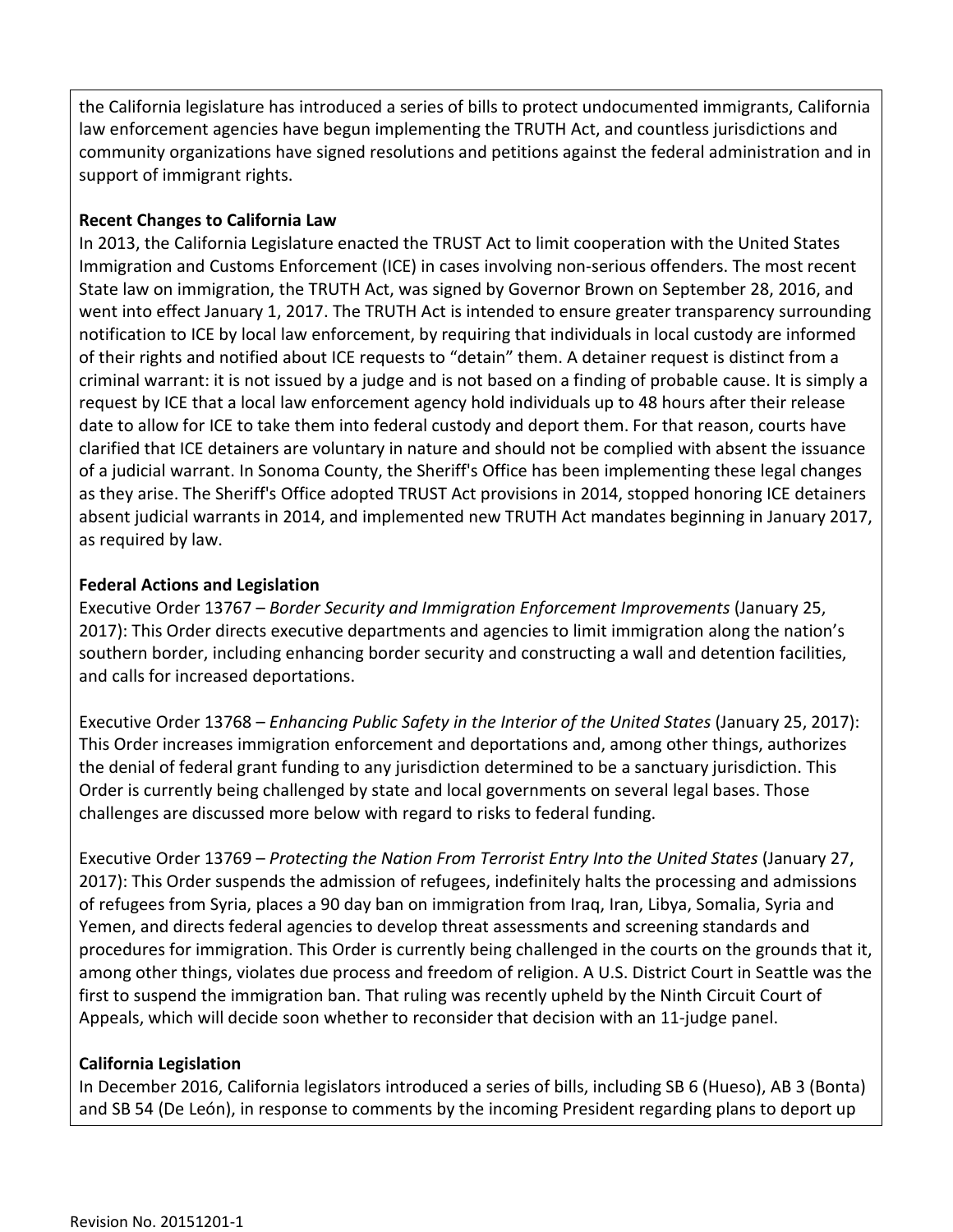to 3 million undocumented immigrants. The County has already taken positions of support on the original versions of SB 6, which would expand State-funded legal services to undocumented adults, and AB 3, which would make grants available for nonprofits and public defenders' offices to competently serve undocumented clients.

SB 54 seeks to support citizens and undocumented immigrants alike through several key provisions:

# 1. Preventing ICE Notifications and Detainers

Existing law allows state and local law enforcement to respond to requests for notification from Immigration and Customs Enforcement (ICE) prior to release. The arrestees may then be held by ICE and transferred to a detention center. This bill would generally preclude notification and detainers, but would not prevent state and local government agencies from complying with a warrant to transfer offenders into federal custody for immigration enforcement purposes.

2. Prohibiting Use of Funds for Immigration Enforcement or Registrations The bill would prohibit the use of State and local funds to investigate, interrogate, detain or arrest people for the purposes of immigration enforcement. It also prohibits law enforcement agencies or schools from creating any kind of database or registry regarding individuals' immigration status.

3. Creating "Safe Zones" for Essential Services

SB 54 seeks to ensure that all residents, regardless of immigration status, are able to use essential services provided by the State and local governments. The bill requires state agencies to review and amend confidentiality policies, and encourages service providers such schools, universities, health care facilities and political subdivisions such as courthouses to adopt model policies that limit immigration enforcement to the greatest extent possible.

# *Requested Amendment*

While supporting SB 54, staff also recommends requesting an amendment to the bill to assist law enforcement in ensuring the safety of our communities. In its current form, SB 54 would prevent notifications to ICE regardless of the criminal history of the arrestee. The County would request an exception to the restriction on notification in the case of serious or violent crimes (which may include felonies and certain misdemeanors, such as sex offenses). In these limited instances coordination with other law enforcement agencies is necessary to keep our communities safe.

# *Impacts to Undocumented Immigrants and Families*

Threatening statements against immigrants throughout the presidential campaign, recent executive orders, and ongoing deportations have created fear in our immigrant communities. It has been reported that this fear causes both citizens and immigrants to stop cooperating with law enforcement, discontinue accessing critical services, hold children out of school, and otherwise seriously impacts the safety and wellbeing of our communities. Immigrant communities often exhibit significant underreporting of crimes. By prohibiting the use of state and local funds for federal immigration enforcement, immigrant community members feel safe to call on local law enforcement. Creating "safe zones" will encourage immigrant communities to continue accessing essential services, and ensure that the use of services does not jeopardize their safety in this country. Without these protections, for example, undocumented parents may be encouraged to disenroll their citizen children from critical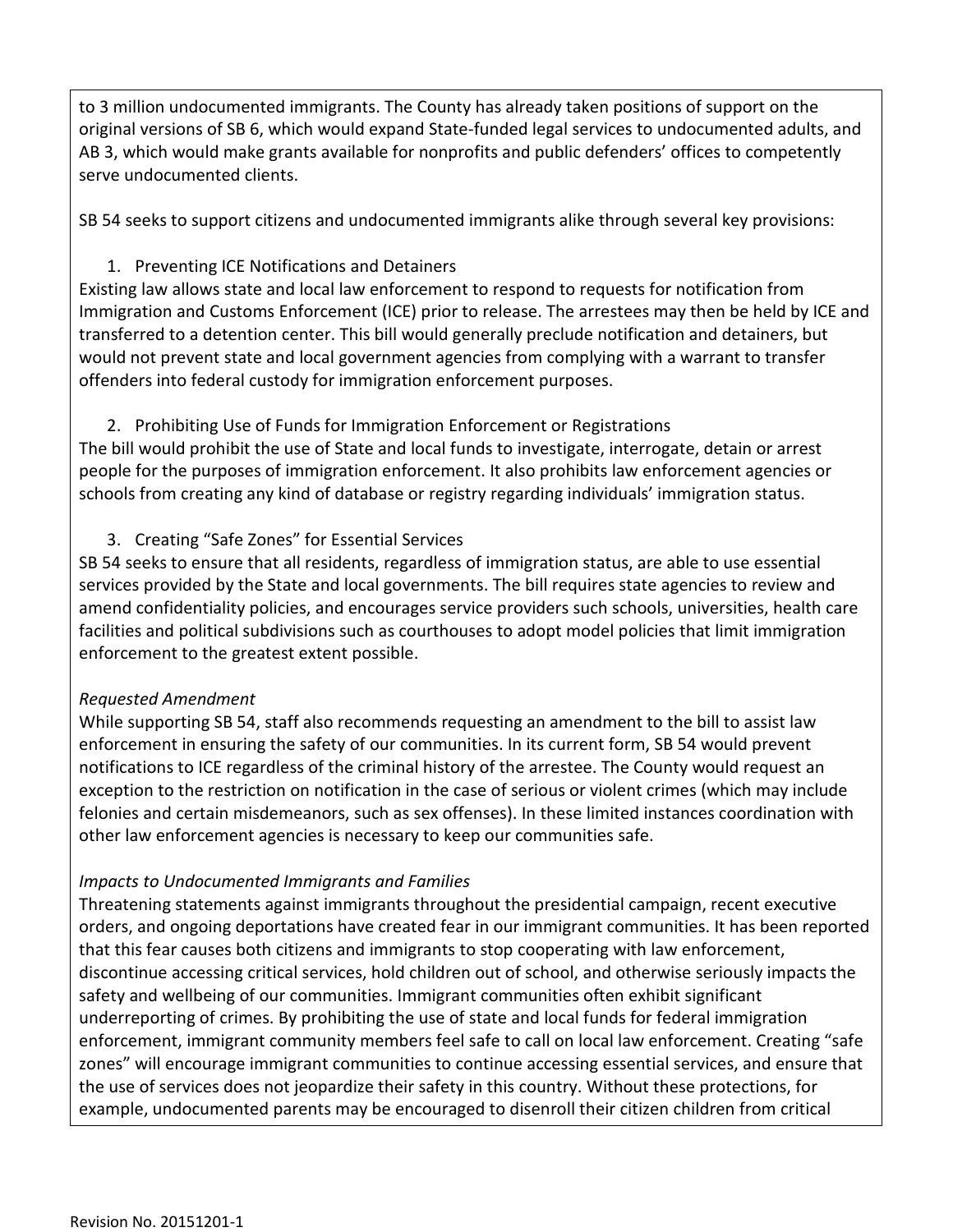services such as Medi-Cal and nutrition programs. Lastly, placing limitations on ICE notifications and detainers extends important due process rights to all residents, decreases detrimental family separations, and increases the sense of security for our residents.

#### *Risks to Local Funding*

The federal government has in the past and again recently made threats to block certain federal funding to state and local governments that do not comply with federal laws. This tactic has been challenged in the courts and recent threats are again being challenged. At this stage, it is unclear what the federal government's authority is to make funding contingent on state and local action or policy. While the risk is uncertain, it is important to note that these threats are not without challenge. More information on those funding threats related to immigration enforcement and related challenges is provided below.

Executive Order 13768 declares that it is the policy of the federal administration to ensure that "sanctuary jurisdictions" (which are not defined in the Order) are not eligible to receive Federal grants, except for those that are necessary for law enforcement purposes. State and local jurisdictions have brought legal challenges against this Order, arguing that the Order is unconstitutionally overbroad by claiming spending power for the President that even Congress lacks. Even if the Order were an Act of Congress, or authorized by one, local governments argue that it is unconstitutional, as Congress' power to place conditions on the receipt of federal funds is limited. The County of Santa Clara recently filed a Complaint for Declaratory Relief, stating that once federal funds are provided to a local government, and the money is accepted, Congress is barred from imposing new conditions on that money. Similarly, they argue that Congress cannot impose conditions on federal money that are unrelated to the federal interest furthered by the appropriated funds. Finally, courts have ruled that Congress cannot impose a condition so coercive that it amounts to "a gun to the head" of a local government, leaving it no other option but to comply with the demand of the federal government. Additionally, those legal challenges identify that the Order improperly commandeers local officials and contravenes constitutional law establishing the separation of powers of the legislative and executive branches of government. Courts in multiple jurisdictions are currently considering these challenges.

# **COUNTY IMMIGRATION INITIATIVE Immigrant Rights Legal Services**

On February 10, 2017, County Counsel convened a meeting of about 20 local immigration attorneys and advocates to discuss how to best serve the legal needs of the County's undocumented residents in light of the recent Executive Orders and broad policy statements of the new administration regarding deportation. Work groups have been formed to design both information materials and a program that might include Know Your Rights workshops, pro bono attorney recruitment/training, and expansion of nonprofit legal service representation. Current plans include distributing the materials through County service departments and using the County website as a central information point for community trainings and information.

# **Unaccompanied Child Deportation Defense Project**

On September 23, 2014, the Board approved a two year pilot program to allow County employees to work together to represent children, primarily from Central America, who had fled violent conditions in their home countries and had been detained at the U.S. border and placed in deportation proceedings. Based on the School of Hope model, where the Board allowed employees to tutor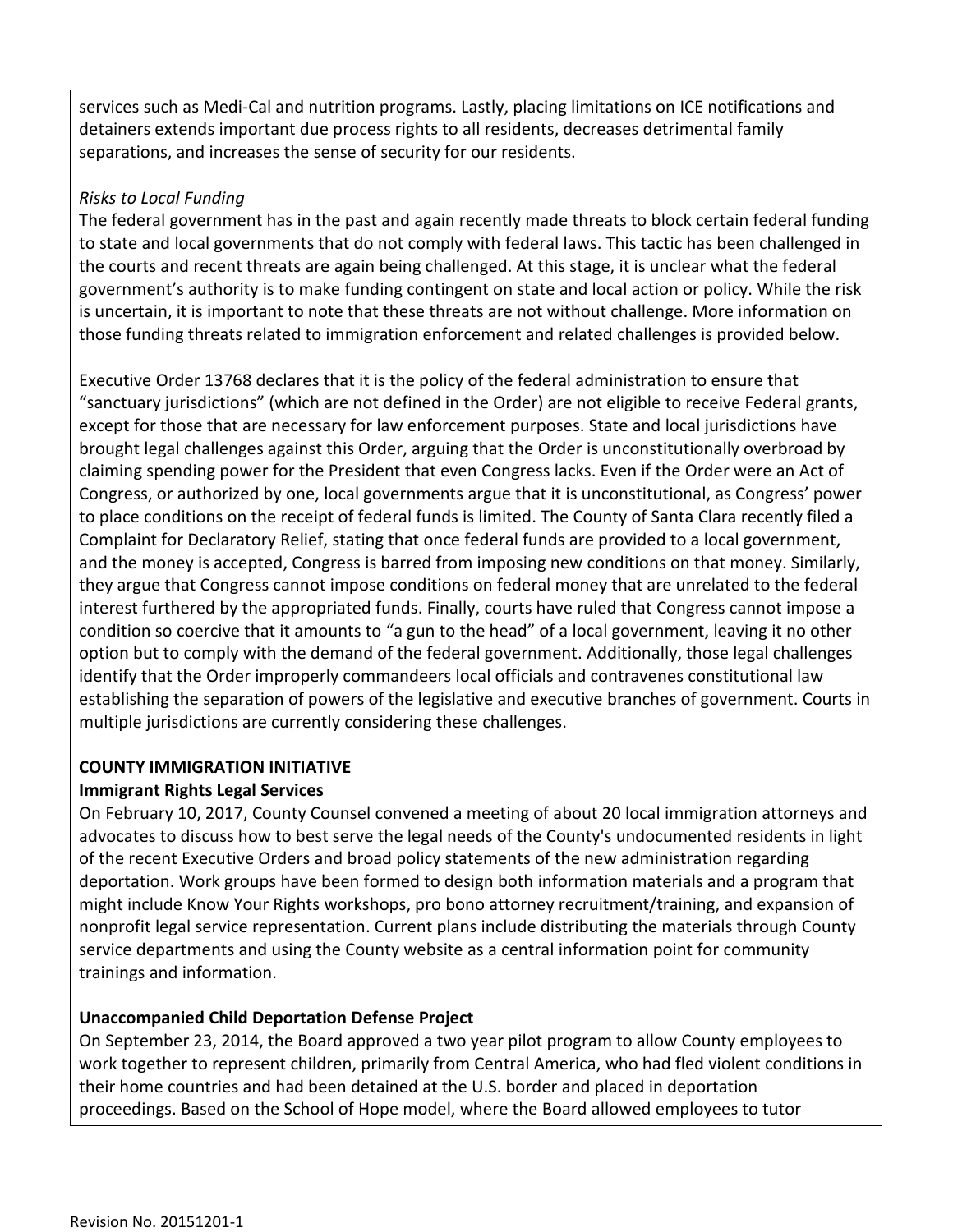disadvantaged 1st-3rd graders during work time, the Defense Project similarly used volunteers from a number of departments including County Counsel, the Permit and Resource Management Department, and the Public Defender's Office. National statistics showed that while a majority of these children likely had a legal basis to stay in the U.S., without an attorney 90% were deported to face abuse and possible death in their country of origin. Donated training for the program was provided by the Immigrant Legal Resource Center and volunteer mentor immigration attorneys were recruited from the community.

To date 7 Sonoma County children have been served, 4 have been granted legal status, 2 found private counsel through a parent, and 1 is in process. The Project has been honored with awards from the National Association of Counties (NACo) and the California State Association of Counties (CSAC) and has served as the model for similar programs in Santa Clara County and the Los Angeles Unified School District. County Counsel has taken the lead in administering the program and requests that the Board authorize the program for an additional two years.

#### **Initiative Proposal and Timeline**

On February 7, the Board directed staff to undertake a series of work efforts to address the safety of immigrant communities and access to services that may be impacted by the immigration status of residents or their family members. The following lays out a timeline and proposed objectives for the initiative. Over the next several months significant work would be conducted within the departments, with the community, and in coordination with each Board member. Staff would then return with a report for the full Board at the conclusion of that process with an analysis and additional proposed actions in mid-summer.

- February and March: Assessing County and Community Programs Staff will work on a multidepartment team to review County programs that are available to residents regardless of immigration status and identify where there may be barriers to accessing essential County services. Staff has already begun working across departments. Project 301 is a collaborative initiative that seeks to provide resources, wrap-around services and case management across Sonoma County departments for at least 301 of the most at-risk residents/families. That team of departments has starting coordinating on this issue to assess ways in which their clients may be better served regardless of immigration status. Staff will also work with community members and community-based organizations to generate a comprehensive list of services that are available through outside entities.
- March: Information Hub The County will serve as a central information source for the community and distribute information to clients on immigrant rights, family preparedness, and services. The County will also establish a web page in English and Spanish letting the community know about available trainings, programs and developments in this area, as well as a dedicated email address and other methods of receiving and disseminating information.
- May and June: Community Workshops Staff is proposing that with leadership from each Supervisor a community workshop be coordinated in each supervisorial district in collaboration with local community-based organizations that serve the area. The workshops would provide residents an opportunity to identify barriers to access and potential solutions specific to each community. These meetings will also serve as a venue for community-based organizations to connect with the public and other organizations to improve cooperation and service delivery.
- July and August: Gap Analysis and Proposal Based on the information gleaned through the research of County and community programs and community feedback and direction, staff will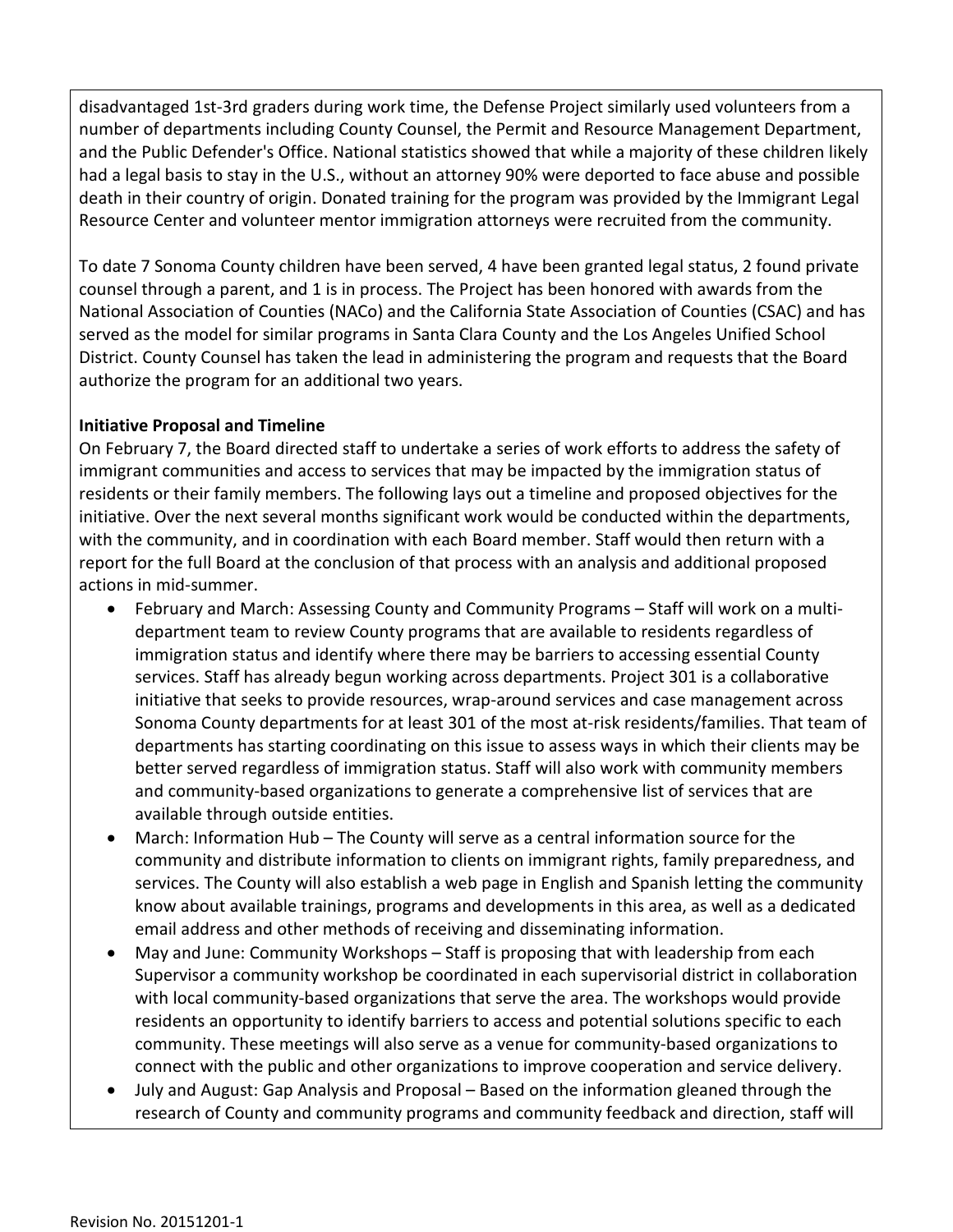prepare a gap analysis and present proposals to the Board of Supervisors to take action to address access to services and improving immigrant rights within the communities.

#### **Prior Board Actions:**

February 7, 2017: The Board adopted a Minute Order directing staff to work on immigration-related issues and adopted a Resolution in support of equal rights for all residents regardless of immigration status.

January 10, 2017: The Board adopted the 2017-2018 State and Federal Legislative Platform which authorizes legislative advocacy efforts.

**Strategic Plan Alignment** Goal 1: Safe, Healthy, and Caring Community

Supporting SB 54 and broader immigration reform protects the safety and wellbeing of the undocumented residents of Sonoma County and their families by ensuring they feel secure in their communities and have safe access to essential services.

| <b>Fiscal Summary</b>              |                     |                       |                       |  |
|------------------------------------|---------------------|-----------------------|-----------------------|--|
| <b>Expenditures</b>                | FY 16-17<br>Adopted | FY 17-18<br>Projected | FY 18-19<br>Projected |  |
| <b>Budgeted Expenses</b>           | \$44,926            | \$56,102              | \$49,352              |  |
| Additional Appropriation Requested |                     |                       |                       |  |
| <b>Total Expenditures</b>          | \$44,926            | \$56,102              | \$49,352              |  |
| <b>Funding Sources</b>             |                     |                       |                       |  |
| General Fund/WA GF                 | \$44,926            | \$56,102              | \$49,352              |  |
| State/Federal                      |                     |                       |                       |  |
| Fees/Other                         |                     |                       |                       |  |
| Use of Fund Balance                |                     |                       |                       |  |
| Contingencies                      |                     |                       |                       |  |
| <b>Total Sources</b>               | \$44,926            | \$56,102              | \$49,352              |  |
|                                    |                     |                       |                       |  |

#### **Narrative Explanation of Fiscal Impacts:**

Funding for legislative advocacy efforts is already included in the CAO's budget and work plan.

Staff estimates that the County Immigration Initiative as proposed would take about 200 staff hours across multiple departments, 150 hours in FY 16-17 totaling approximately \$20,250 and 50 hours in FY 17-18 totaling approximately \$6,750. This effort will be coordinated by the County Administrator's Office and the workload will be shared throughout the multi-departmental team which includes primarily Health and Human Services, Justice Services and County Counsel. While this workload can be absorbed within the departments' current capacity, it will have an impact on staff's ability to respond to new requests or proactively address existing projects. For the Community and Government Affairs team this may include work in areas such as tribal relations and communications.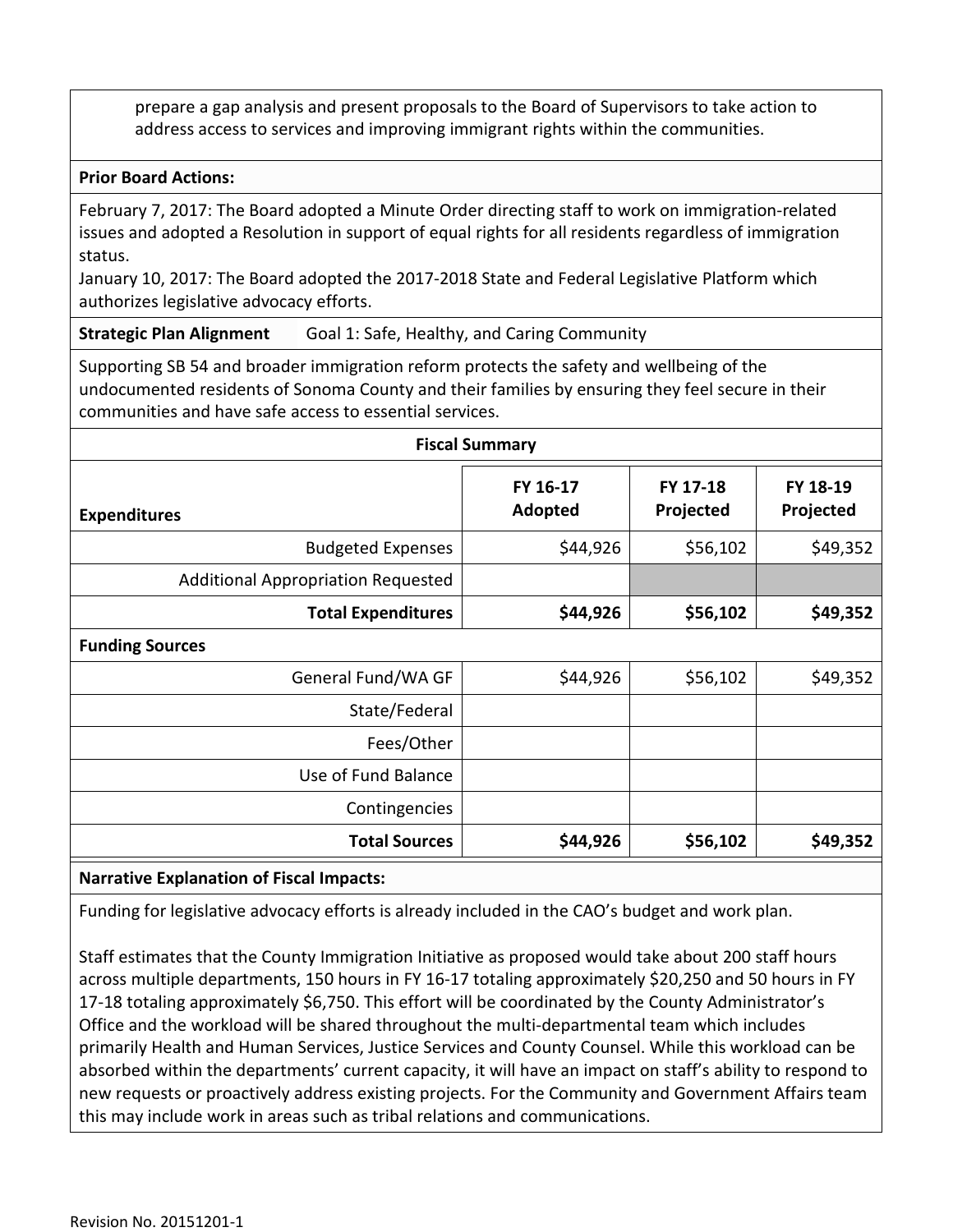The Unaccompanied Child Deportation Defense Project would continue using the School of Hope model whereby volunteer County attorneys and other staff use existing County and department resources and work time to provide legal representation to selected minors. These legal services hours would be diverted from other current or potential Board priorities. To date, County Counsel has donated 485.75 hours to the project, an average of 194.3 hours per year. We anticipate this level to continue, and thus the cost to the County would be approximately \$49,352 annually.

| <b>Staffing Impacts</b>                                         |                                                 |                              |                              |  |  |
|-----------------------------------------------------------------|-------------------------------------------------|------------------------------|------------------------------|--|--|
| <b>Position Title</b><br>(Payroll Classification)               | <b>Monthly Salary</b><br>Range<br>$(A - IStep)$ | <b>Additions</b><br>(Number) | <b>Deletions</b><br>(Number) |  |  |
|                                                                 |                                                 |                              |                              |  |  |
|                                                                 |                                                 |                              |                              |  |  |
| <b>Narrative Explanation of Staffing Impacts (If Required):</b> |                                                 |                              |                              |  |  |
|                                                                 |                                                 |                              |                              |  |  |
| <b>Attachments:</b>                                             |                                                 |                              |                              |  |  |
| SB 54 Letter of Support to Author and Delegation                |                                                 |                              |                              |  |  |
| Related Items "On File" with the Clerk of the Board:            |                                                 |                              |                              |  |  |
|                                                                 |                                                 |                              |                              |  |  |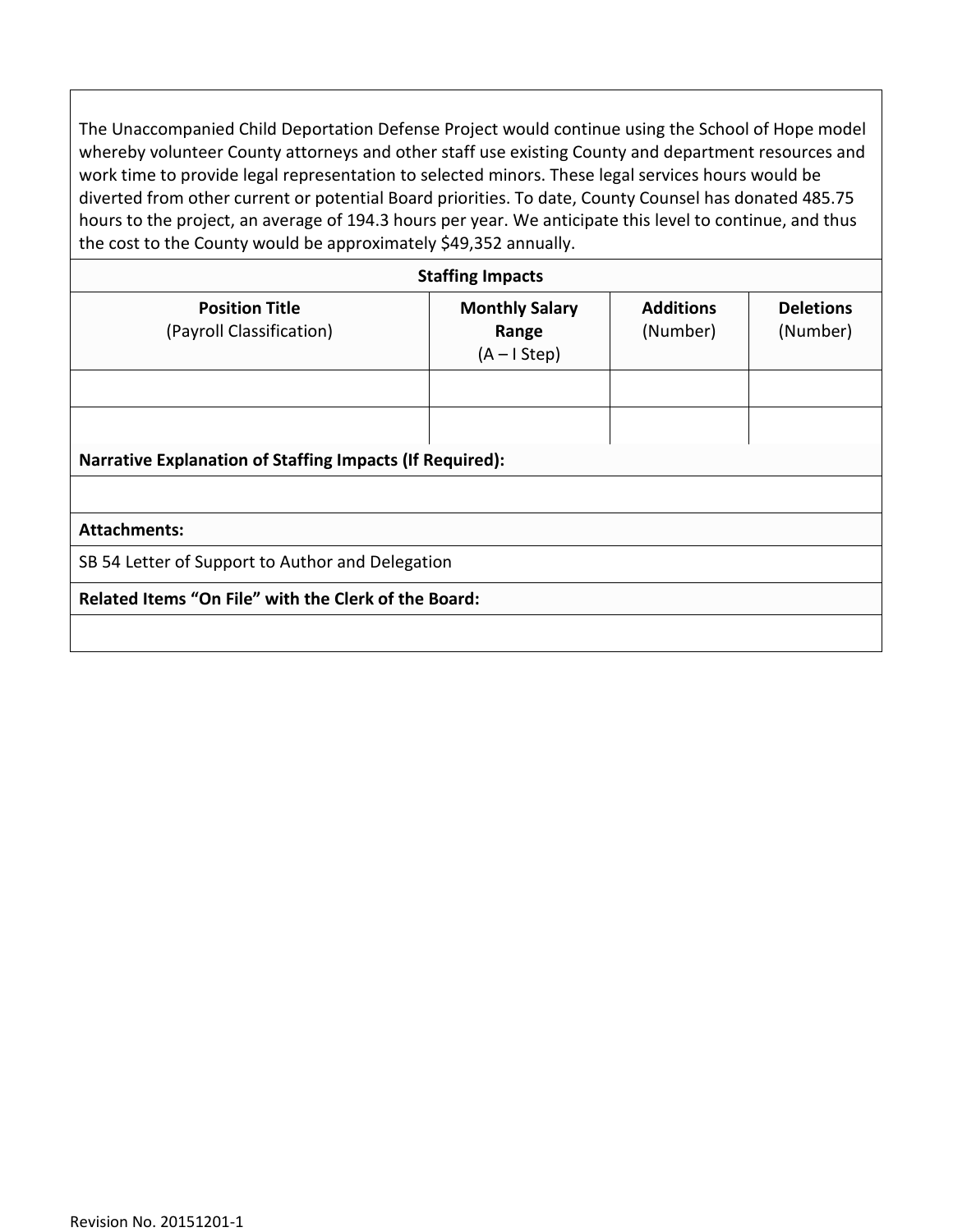COUNTY OF SONOMA

#### BOARD OF SUPERVISORS

575 ADMINISTRATION DRIVE, RM. 100A SANTA ROSA, CALIFORNIA 95403

> (707) 565-2241 FAX (707) 565-3778



SHIRLEE ZANE **CHAIR** JAMES GORE VICE CHAIR SUSAN GORIN DAVID RABBITT LYNDA HOPKINS

MEMBERS OF THE BOARD

February 21, 2017

The Honorable Kevin De Leon Senate President Pro Tempore State Capitol, Room 205 Sacramento, CA 95814

#### **RE: SB 54 - Support**

Dear Senator De Leon,

On behalf of the Sonoma County Board of Supervisors, thank you for introducing SB 54, the California Values Act. This bill would ensure that state and local resources are not used to support deportations and safeguard access to essential services for all residents, regardless of immigration status.

Approximately 8% of Sonoma County residents are undocumented immigrants. These residents are an important part of our community and the local economy. Unfortunately, threatening statements made throughout the presidential campaign supporting mass deportations, followed by the President's recent executive orders, have caused our community to stand in fear. We have received reports that this has resulted in reduced cooperation with law enforcement, holding children out of school, and dropping out of important family support programs. Additionally, the fear created by government statements and actions spurs a distrust that creates an additional barrier to accessing services or receiving protection from law enforcement. In light of the prospect of changes to immigration laws and enforcement at the federal level, additional legal protections for immigrants and access to services are even more critical.

SB 54 would put in place critical protections for immigrants and immigrant communities by: preventing notifications to the Immigration and Customs Enforcement (ICE) agency and detainers without a judicial warrant; prohibiting the use of state and local funds for immigration enforcement or the development of a database or registry; and ensuring access to essential services by directing state agencies to review and amend confidentiality policies and encouraging schools, health care facilities, and courthouses to adopt policies that limit immigration enforcement to the greatest extent possible.

The County strongly supports the objectives of SB 54 and the values it espouses, and believes it takes a major step toward increasing protections and access to services for immigrant communities. With our support, we also advocate for minor changes to assist our law enforcement partners in ensuring the safety of our communities. Specifically, the County requests an exception to the restriction on notification in the case of serious or violent crimes (which may include felonies and certain misdemeanors, such as sex offenses). In these limited instances coordination with other law enforcement agencies is necessary to keep our communities safe.